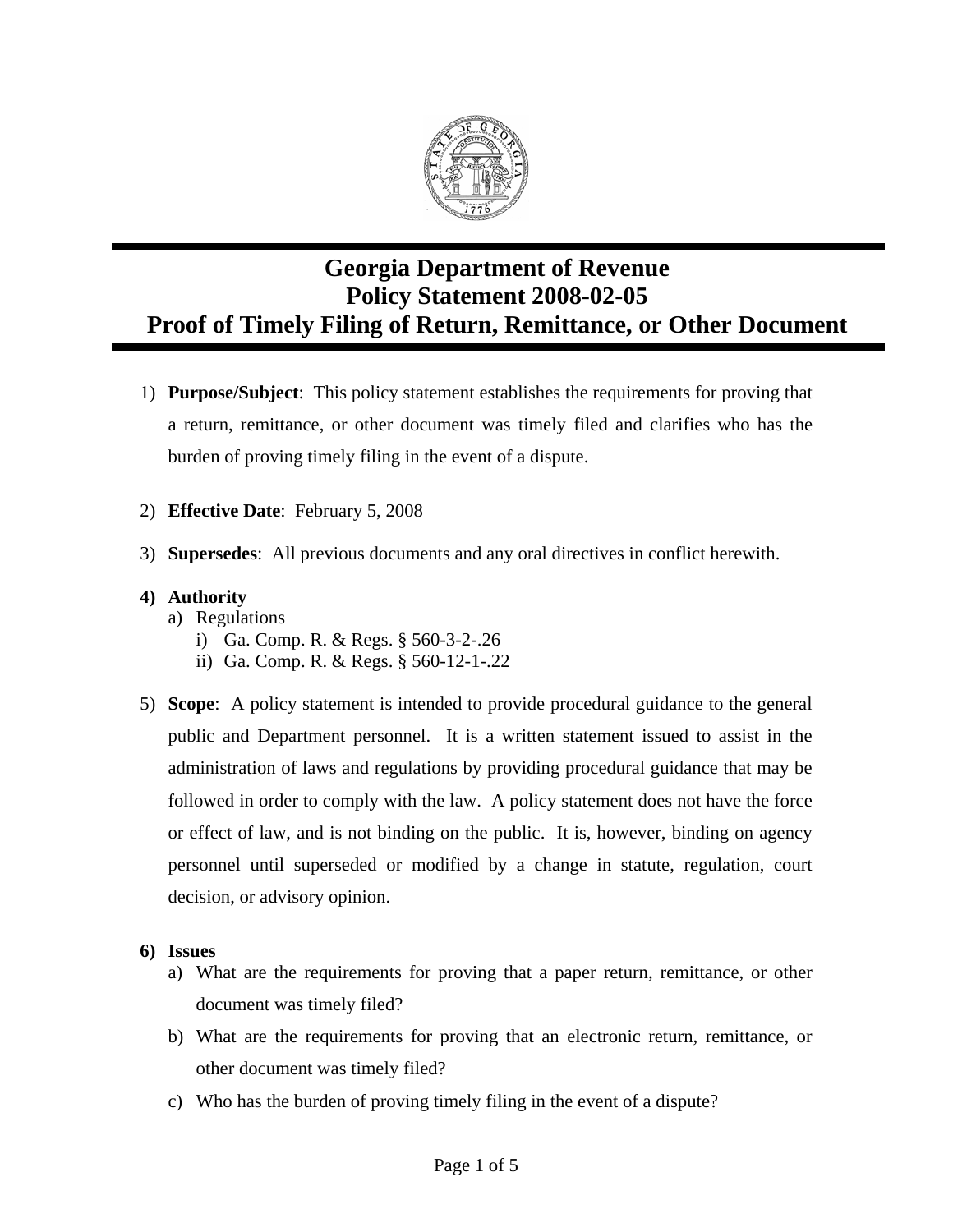d) What are the Department's preferred methods for physical delivery of paper returns, remittances, or other documents?

## **7) Discussion of Issues**

- a) Paper Documents Delivered via United States Postal Service
	- i) General Rule for Timely Filing of Paper Documents -- When a return, remittance, or other document is sent to the Department via the United States Postal Service, the post office cancellation date on the envelope shall be considered the date the document was filed. Ga. Comp. R. & Regs. § 560-12-  $1 - .22(6)(b)$ .
	- ii) Department's Procedures for Documenting Filing Date upon Receipt of Paper Documents -- When the Department receives a return, remittance, or other document sent via any physical delivery method, an employee in the Department's processing center stamps the receipt date on the envelope, opens the envelope, and prepares the enclosed documents for scanning. The envelope and all enclosed documents are scanned and assigned a document locator number. The scanned images are saved to a general database for future retrieval.
	- iii) Disputes Involving the Timely Filing of Paper Documents
		- (1) Department Has Burden of Proving that Document Not Timely Filed -- In the event of a dispute regarding the timely filing of a taxpayer's document, the Department bears the burden of proving that the document was not timely filed. When a return, remittance, or other document is sent to the Department via the United States Postal Service, the post office cancellation date on the envelope shall be considered the date the document was filed. Ga. Comp. R. & Regs. § 560-12-1-.22(6)(b). The Department's proof that a document delivered via the United States Postal Service was not timely filed shall consist of the post office cancellation date on the actual envelope or the scanned image of the envelope in which the document was received by the Department.
		- (2) Taxpayer's Proof of Timely Filing In the event the Department has no record of receiving a taxpayer's document, the taxpayer is not required to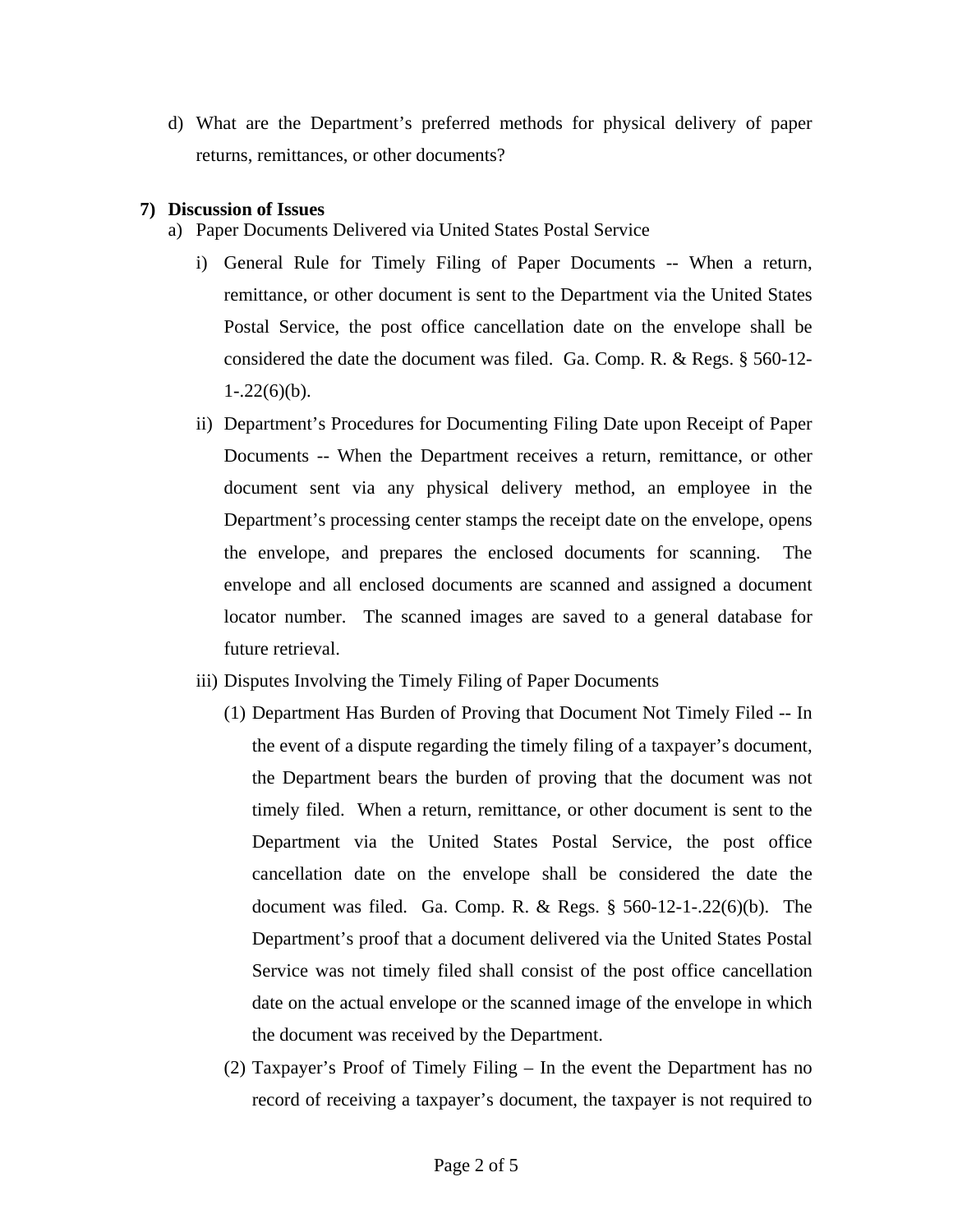prove that the Department actually received the document. Instead, a taxpayer is required only to provide proof of "timely filing." Pursuant to the general rule in Rule  $560-12-1-.22(6)(b)$ , the postmark date is deemed to be the filing date of a document. In the event of a dispute involving the filing date, a taxpayer must prove only that it presented a return, remittance, or other document to the United States Postal Service for mailing in order to satisfy the timely filing requirement.

- iv) Department's Preferred Methods of Paper Document Delivery Because taxpayers are not required to establish the date of receipt by the Department, it is not necessary to send returns, remittances, or other documents via certified mail, registered mail, expedited package delivery services such as United Parcel Service or FedEx, or any other delivery method that requires the recipient's signature upon delivery or other additional special handling. In fact, certain delivery methods, such as Certified Mail Return Receipt Requested by Mail, actually result in a significant increase in the amount of time and labor required to receive and process documents. For the aforementioned reasons, the Department's preferred methods of delivery include:
	- (1) First Class or Priority Mail via United States Postal Service with Certificate of Mailing. A Certificate of Mailing is a receipt that provides evidence of the date that a taxpayer's return, remittance, or other document was presented to the United States Postal Service for mailing. A Certificate of Mailing must be purchased at the time of mailing. *This method is the Department's preferred method of proving timely filing because it provides the taxpayer with an official record of presentation to the United States Postal Service for mailing. Furthermore, unlike tracking methods that require additional processing or handling by the Department, this method does not negatively impact processing times at the Department.*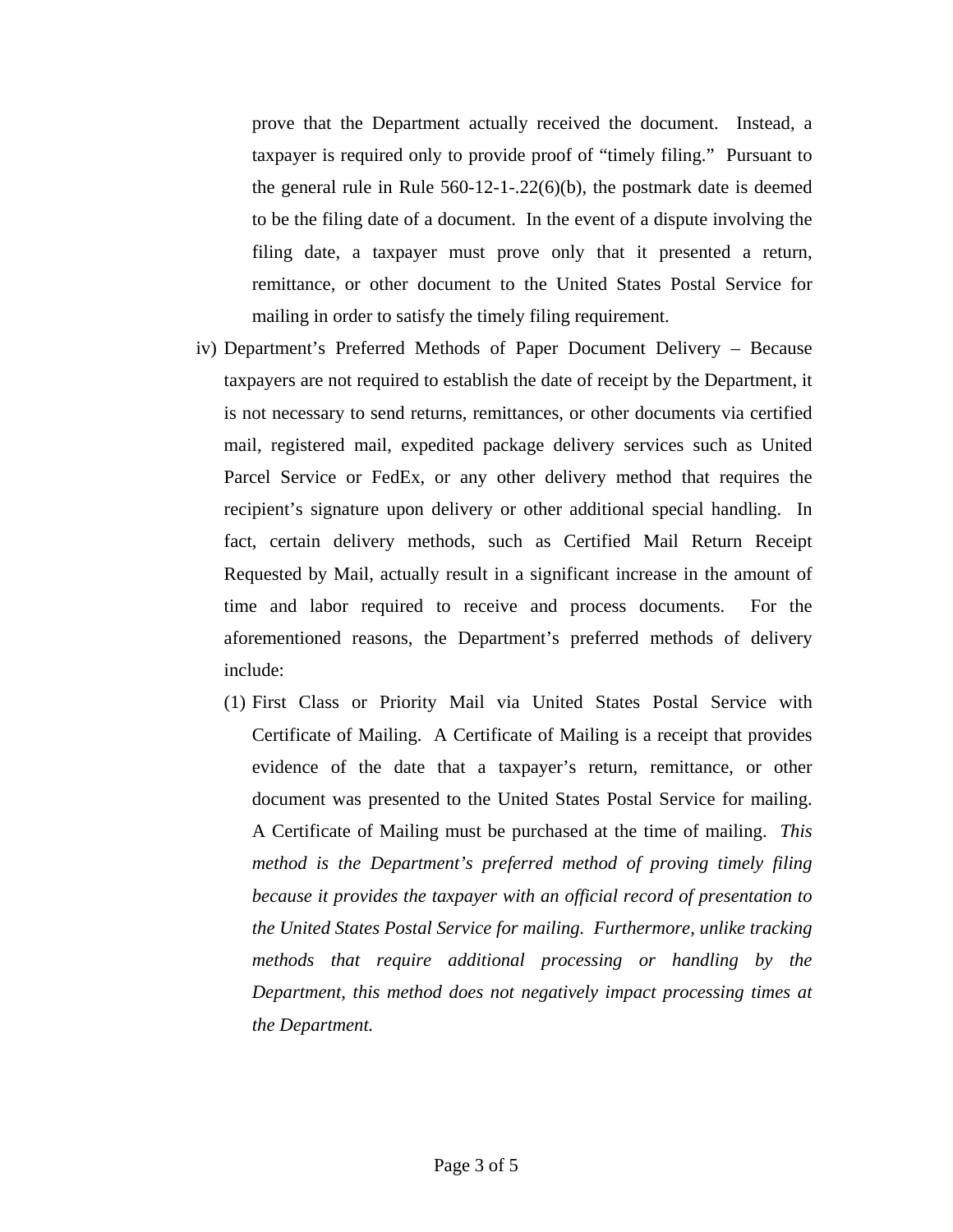- (2) Express Mail via the United States Postal Service. This postal service includes a proof of mailing receipt and confirmation of delivery. It does not require additional processing or handling by the Department.
- (3) Although proof of receipt is unnecessary, a taxpayer seeking an additional level of assurance that the Department has actually received a document is encouraged to use the following postal services:
	- (a) First Class Mail with Delivery Confirmation, which provides date and time of delivery or attempted delivery. This method does not require the signature of the recipient or any other additional processing or handling by the Department.
	- (b) Certified Mail with *Electronic* Return Receipt Requested. Taxpayers who choose to receive a return receipt *via e-mail* receive a proof of delivery letter arriving as a PDF attachment that includes an image of the recipient's signature. This method is preferred over the traditional Return Receipt Requested by Mail (green postcard) because it does not require additional processing or handling by the Department.
- v) The Department strongly discourages the use of Certified Mail with Return Receipt Requested *by Mail*. Taxpayers who choose to receive a return receipt in the mail receive a green postcard with the recipient's actual signature. Removing these green postcards from incoming mail and handling them causes significant delays in the processing of documents received by the Department.
- b) Paper Documents Delivered By Hand or Courier Service When a taxpayer (or a courier) hand delivers a document to the Department, the taxpayer should provide two identical documents and have both documents date stamped at the time of delivery by an authorized representative of the Department. The date-stamped duplicate document is the taxpayer's proof of timely filing.
- c) Paper Documents Delivered Via Package Delivery Services -- When a return, remittance, or other document is sent via a package delivery service such as United Parcel Service or FedEx, the tracking information provided by the delivery vendor shall be accepted as proof of the date the document was filed.